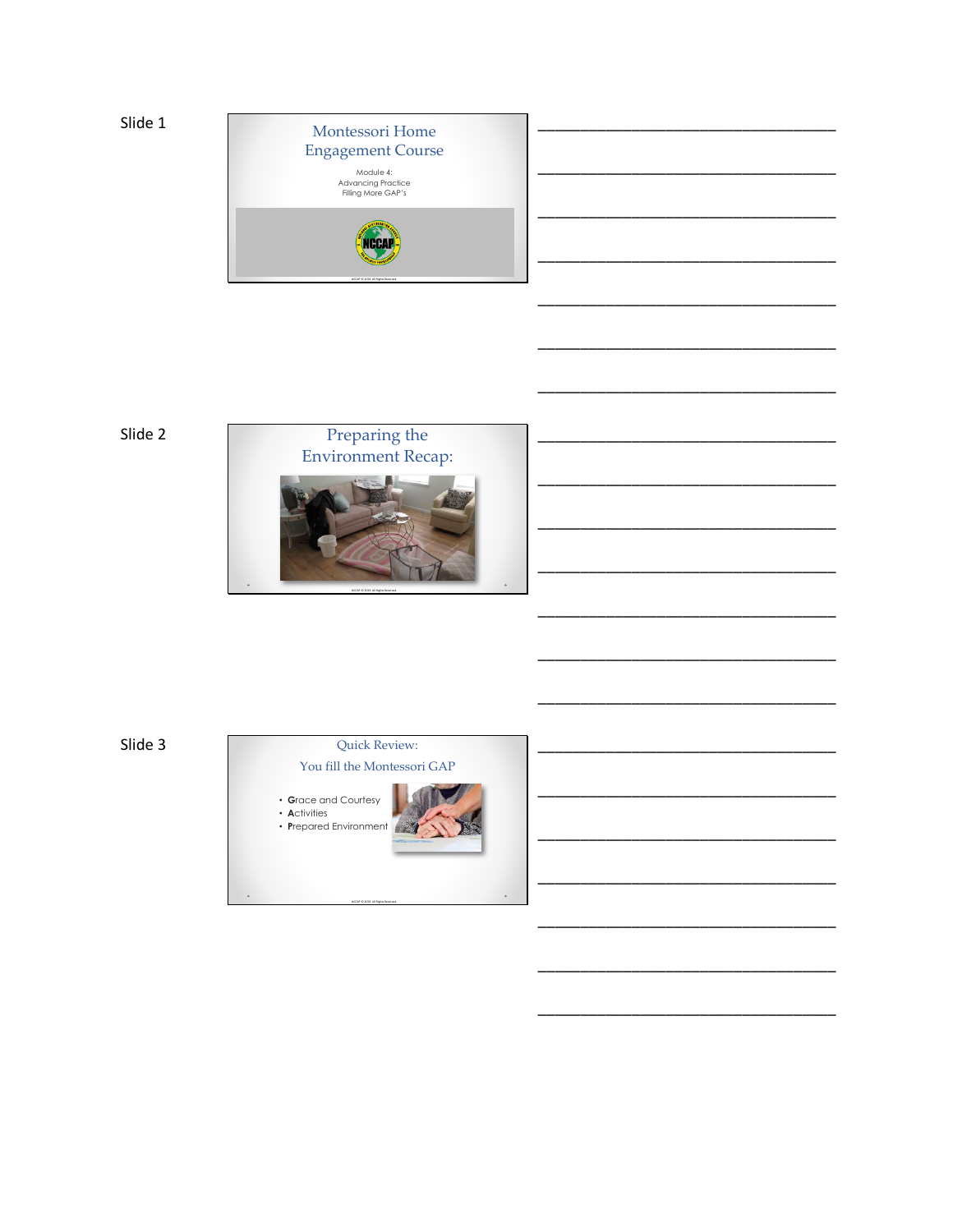

\_\_\_\_\_\_\_\_\_\_\_\_\_\_\_\_\_\_\_\_\_\_\_\_\_\_\_\_\_\_\_\_\_\_\_

\_\_\_\_\_\_\_\_\_\_\_\_\_\_\_\_\_\_\_\_\_\_\_\_\_\_\_\_\_\_\_\_\_\_\_

\_\_\_\_\_\_\_\_\_\_\_\_\_\_\_\_\_\_\_\_\_\_\_\_\_\_\_\_\_\_\_\_\_\_\_

\_\_\_\_\_\_\_\_\_\_\_\_\_\_\_\_\_\_\_\_\_\_\_\_\_\_\_\_\_\_\_\_\_\_\_

\_\_\_\_\_\_\_\_\_\_\_\_\_\_\_\_\_\_\_\_\_\_\_\_\_\_\_\_\_\_\_\_\_\_\_

\_\_\_\_\_\_\_\_\_\_\_\_\_\_\_\_\_\_\_\_\_\_\_\_\_\_\_\_\_\_\_\_\_\_\_

\_\_\_\_\_\_\_\_\_\_\_\_\_\_\_\_\_\_\_\_\_\_\_\_\_\_\_\_\_\_\_\_\_\_\_

\_\_\_\_\_\_\_\_\_\_\_\_\_\_\_\_\_\_\_\_\_\_\_\_\_\_\_\_\_\_\_\_\_\_\_

\_\_\_\_\_\_\_\_\_\_\_\_\_\_\_\_\_\_\_\_\_\_\_\_\_\_\_\_\_\_\_\_\_\_\_

\_\_\_\_\_\_\_\_\_\_\_\_\_\_\_\_\_\_\_\_\_\_\_\_\_\_\_\_\_\_\_\_\_\_\_

\_\_\_\_\_\_\_\_\_\_\_\_\_\_\_\_\_\_\_\_\_\_\_\_\_\_\_\_\_\_\_\_\_\_\_

\_\_\_\_\_\_\_\_\_\_\_\_\_\_\_\_\_\_\_\_\_\_\_\_\_\_\_\_\_\_\_\_\_\_\_

\_\_\_\_\_\_\_\_\_\_\_\_\_\_\_\_\_\_\_\_\_\_\_\_\_\_\_\_\_\_\_\_\_\_\_

\_\_\_\_\_\_\_\_\_\_\_\_\_\_\_\_\_\_\_\_\_\_\_\_\_\_\_\_\_\_\_\_\_\_\_

\_\_\_\_\_\_\_\_\_\_\_\_\_\_\_\_\_\_\_\_\_\_\_\_\_\_\_\_\_\_\_\_\_\_\_

\_\_\_\_\_\_\_\_\_\_\_\_\_\_\_\_\_\_\_\_\_\_\_\_\_\_\_\_\_\_\_\_\_\_\_

### Slide 5



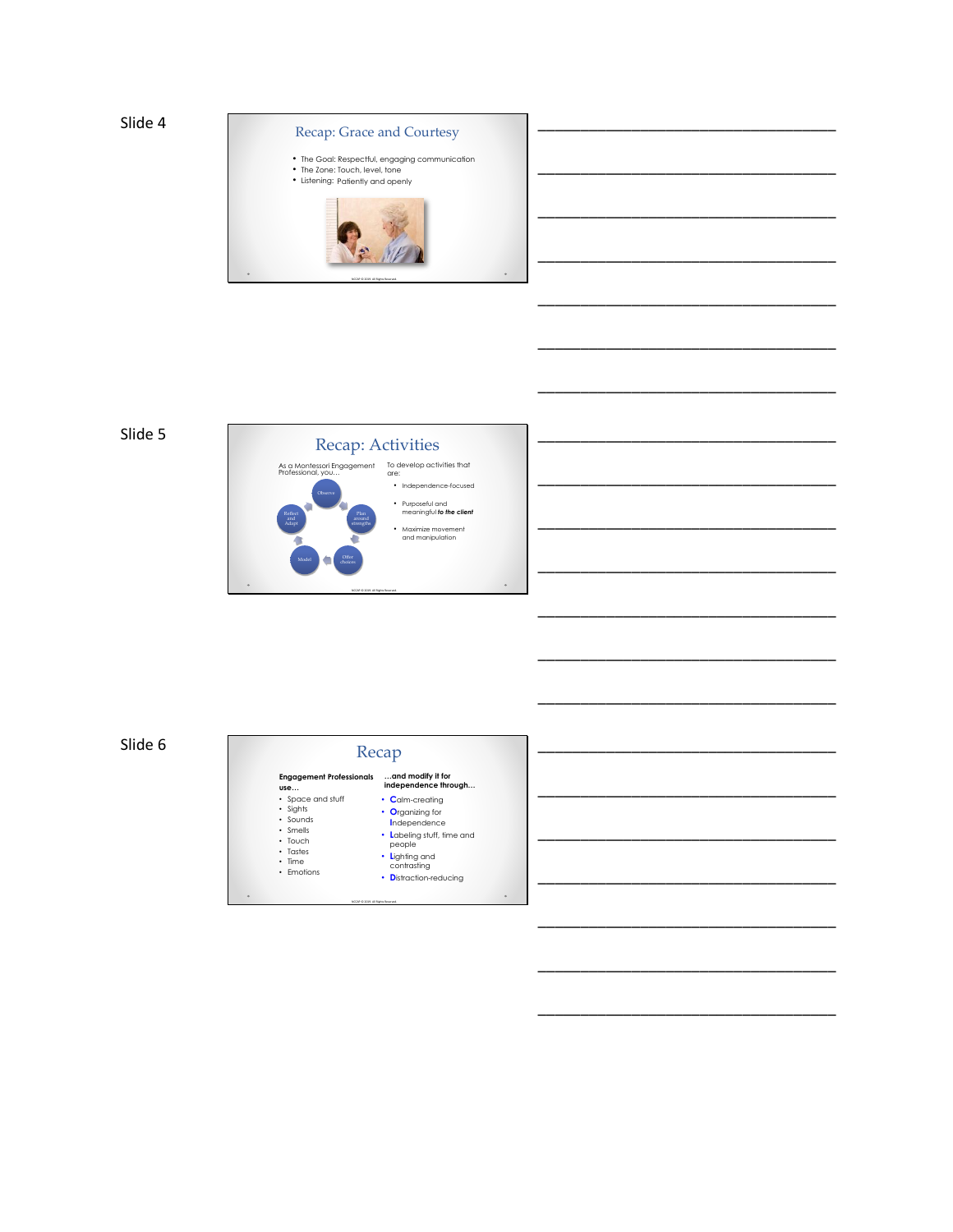```
Slide 7
```


\_\_\_\_\_\_\_\_\_\_\_\_\_\_\_\_\_\_\_\_\_\_\_\_\_\_\_\_\_\_\_\_\_\_\_

\_\_\_\_\_\_\_\_\_\_\_\_\_\_\_\_\_\_\_\_\_\_\_\_\_\_\_\_\_\_\_\_\_\_\_

\_\_\_\_\_\_\_\_\_\_\_\_\_\_\_\_\_\_\_\_\_\_\_\_\_\_\_\_\_\_\_\_\_\_\_

\_\_\_\_\_\_\_\_\_\_\_\_\_\_\_\_\_\_\_\_\_\_\_\_\_\_\_\_\_\_\_\_\_\_\_

\_\_\_\_\_\_\_\_\_\_\_\_\_\_\_\_\_\_\_\_\_\_\_\_\_\_\_\_\_\_\_\_\_\_\_

\_\_\_\_\_\_\_\_\_\_\_\_\_\_\_\_\_\_\_\_\_\_\_\_\_\_\_\_\_\_\_\_\_\_\_

\_\_\_\_\_\_\_\_\_\_\_\_\_\_\_\_\_\_\_\_\_\_\_\_\_\_\_\_\_\_\_\_\_\_\_

\_\_\_\_\_\_\_\_\_\_\_\_\_\_\_\_\_\_\_\_\_\_\_\_\_\_\_\_\_\_\_\_\_\_\_

\_\_\_\_\_\_\_\_\_\_\_\_\_\_\_\_\_\_\_\_\_\_\_\_\_\_\_\_\_\_\_\_\_\_\_

\_\_\_\_\_\_\_\_\_\_\_\_\_\_\_\_\_\_\_\_\_\_\_\_\_\_\_\_\_\_\_\_\_\_\_

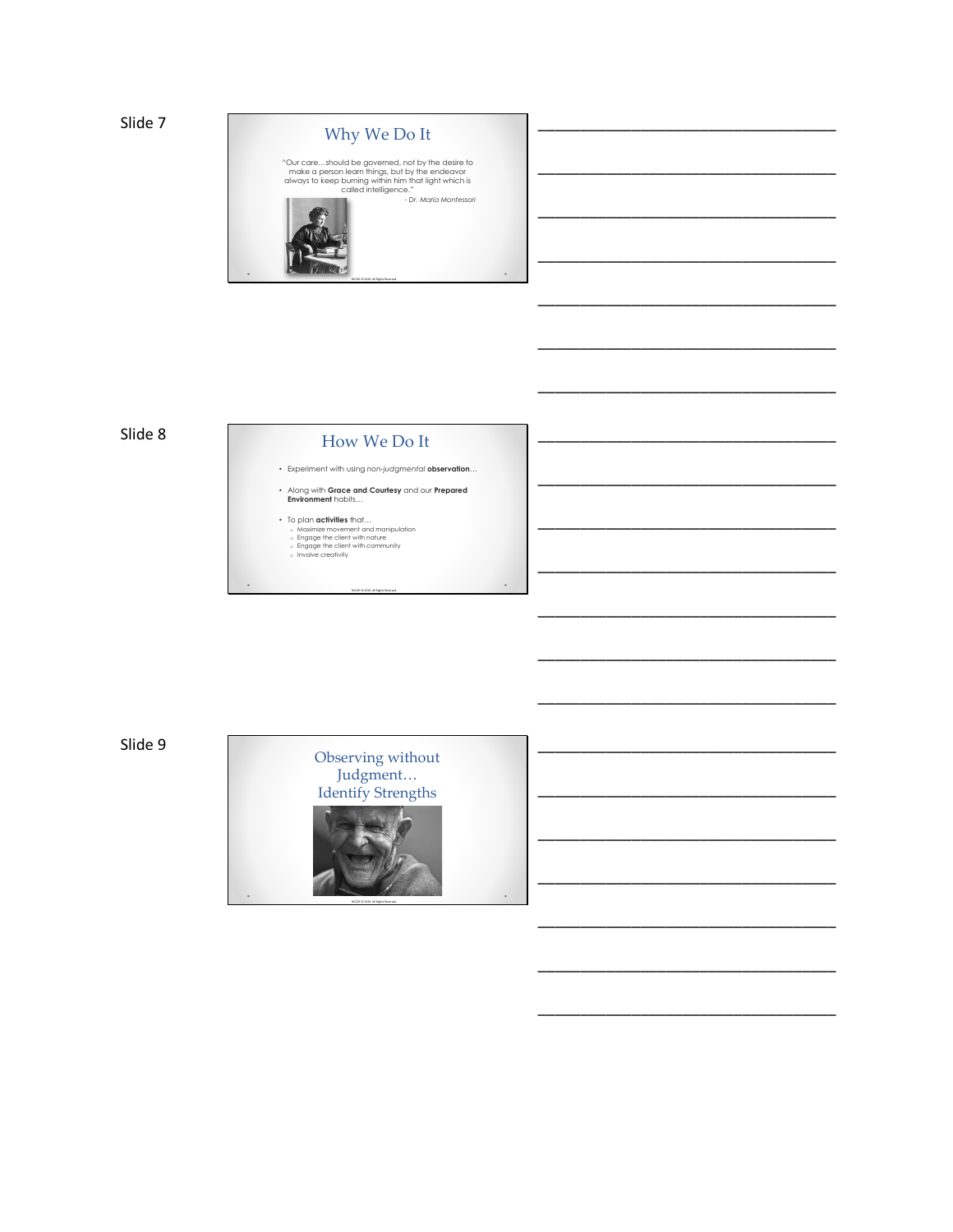

\_\_\_\_\_\_\_\_\_\_\_\_\_\_\_\_\_\_\_\_\_\_\_\_\_\_\_\_\_\_\_\_\_\_\_

\_\_\_\_\_\_\_\_\_\_\_\_\_\_\_\_\_\_\_\_\_\_\_\_\_\_\_\_\_\_\_\_\_\_\_

\_\_\_\_\_\_\_\_\_\_\_\_\_\_\_\_\_\_\_\_\_\_\_\_\_\_\_\_\_\_\_\_\_\_\_

\_\_\_\_\_\_\_\_\_\_\_\_\_\_\_\_\_\_\_\_\_\_\_\_\_\_\_\_\_\_\_\_\_\_\_

\_\_\_\_\_\_\_\_\_\_\_\_\_\_\_\_\_\_\_\_\_\_\_\_\_\_\_\_\_\_\_\_\_\_\_

\_\_\_\_\_\_\_\_\_\_\_\_\_\_\_\_\_\_\_\_\_\_\_\_\_\_\_\_\_\_\_\_\_\_\_

\_\_\_\_\_\_\_\_\_\_\_\_\_\_\_\_\_\_\_\_\_\_\_\_\_\_\_\_\_\_\_\_\_\_\_

\_\_\_\_\_\_\_\_\_\_\_\_\_\_\_\_\_\_\_\_\_\_\_\_\_\_\_\_\_\_\_\_\_\_\_

\_\_\_\_\_\_\_\_\_\_\_\_\_\_\_\_\_\_\_\_\_\_\_\_\_\_\_\_\_\_\_\_\_\_\_

\_\_\_\_\_\_\_\_\_\_\_\_\_\_\_\_\_\_\_\_\_\_\_\_\_\_\_\_\_\_\_\_\_\_\_

\_\_\_\_\_\_\_\_\_\_\_\_\_\_\_\_\_\_\_\_\_\_\_\_\_\_\_\_\_\_\_\_\_\_\_

\_\_\_\_\_\_\_\_\_\_\_\_\_\_\_\_\_\_\_\_\_\_\_\_\_\_\_\_\_\_\_\_\_\_\_

\_\_\_\_\_\_\_\_\_\_\_\_\_\_\_\_\_\_\_\_\_\_\_\_\_\_\_\_\_\_\_\_\_\_\_

\_\_\_\_\_\_\_\_\_\_\_\_\_\_\_\_\_\_\_\_\_\_\_\_\_\_\_\_\_\_\_\_\_\_\_

\_\_\_\_\_\_\_\_\_\_\_\_\_\_\_\_\_\_\_\_\_\_\_\_\_\_\_\_\_\_\_\_\_\_\_

\_\_\_\_\_\_\_\_\_\_\_\_\_\_\_\_\_\_\_\_\_\_\_\_\_\_\_\_\_\_\_\_\_\_\_

\_\_\_\_\_\_\_\_\_\_\_\_\_\_\_\_\_\_\_\_\_\_\_\_\_\_\_\_\_\_\_\_\_\_\_

### Slide 11

### Observe Without Judgment

Scenario 1:

Every time you walk into a home, the client says, "Why do you come to work without combing your hair?" She also frequently says, "you're fat, you know."

NCCAP © 2019. All Rights Reserved.

 $\circ$ 

 $\ddot{\phantom{0}}$ 

Slide 12

### Observe Without Judgment

- 
- 
- 
- Acknowledge your feelings and set them aside to<br>return to later<br>• Focus observation on what happened before and is<br>• Focus observation on what happened before and is<br>• Allow a little mess or confusion if it helps you obs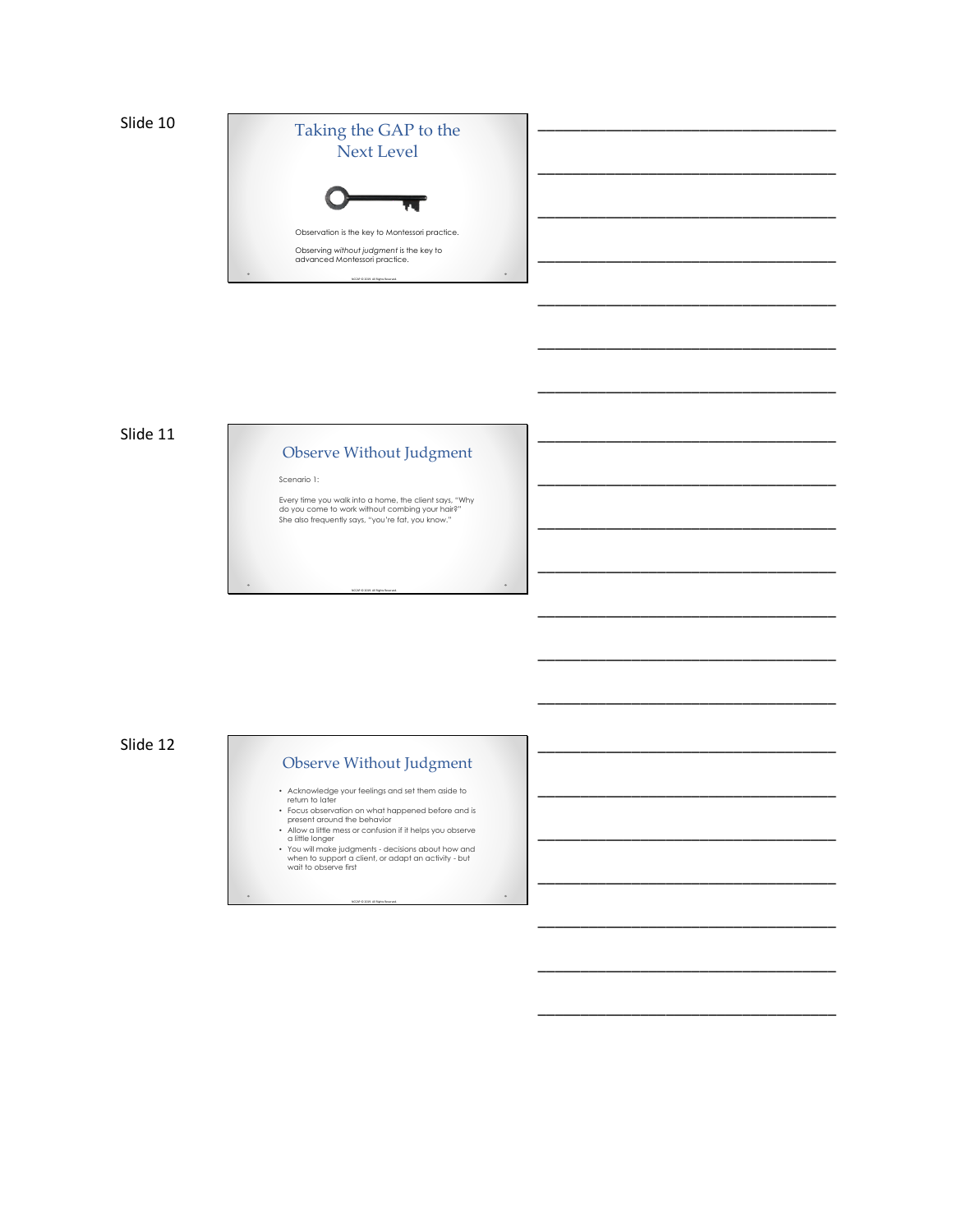Observation without Judgment Practice Practice 1

\_\_\_\_\_\_\_\_\_\_\_\_\_\_\_\_\_\_\_\_\_\_\_\_\_\_\_\_\_\_\_\_\_\_\_

\_\_\_\_\_\_\_\_\_\_\_\_\_\_\_\_\_\_\_\_\_\_\_\_\_\_\_\_\_\_\_\_\_\_\_

\_\_\_\_\_\_\_\_\_\_\_\_\_\_\_\_\_\_\_\_\_\_\_\_\_\_\_\_\_\_\_\_\_\_\_

\_\_\_\_\_\_\_\_\_\_\_\_\_\_\_\_\_\_\_\_\_\_\_\_\_\_\_\_\_\_\_\_\_\_\_

\_\_\_\_\_\_\_\_\_\_\_\_\_\_\_\_\_\_\_\_\_\_\_\_\_\_\_\_\_\_\_\_\_\_\_

\_\_\_\_\_\_\_\_\_\_\_\_\_\_\_\_\_\_\_\_\_\_\_\_\_\_\_\_\_\_\_\_\_\_\_

\_\_\_\_\_\_\_\_\_\_\_\_\_\_\_\_\_\_\_\_\_\_\_\_\_\_\_\_\_\_\_\_\_\_\_

\_\_\_\_\_\_\_\_\_\_\_\_\_\_\_\_\_\_\_\_\_\_\_\_\_\_\_\_\_\_\_\_\_\_\_

\_\_\_\_\_\_\_\_\_\_\_\_\_\_\_\_\_\_\_\_\_\_\_\_\_\_\_\_\_\_\_\_\_\_\_

\_\_\_\_\_\_\_\_\_\_\_\_\_\_\_\_\_\_\_\_\_\_\_\_\_\_\_\_\_\_\_\_\_\_\_

\_\_\_\_\_\_\_\_\_\_\_\_\_\_\_\_\_\_\_\_\_\_\_\_\_\_\_\_\_\_\_\_\_\_\_

\_\_\_\_\_\_\_\_\_\_\_\_\_\_\_\_\_\_\_\_\_\_\_\_\_\_\_\_\_\_\_\_\_\_\_

\_\_\_\_\_\_\_\_\_\_\_\_\_\_\_\_\_\_\_\_\_\_\_\_\_\_\_\_\_\_\_\_\_\_\_

\_\_\_\_\_\_\_\_\_\_\_\_\_\_\_\_\_\_\_\_\_\_\_\_\_\_\_\_\_\_\_\_\_\_\_

\_\_\_\_\_\_\_\_\_\_\_\_\_\_\_\_\_\_\_\_\_\_\_\_\_\_\_\_\_\_\_\_\_\_\_

\_\_\_\_\_\_\_\_\_\_\_\_\_\_\_\_\_\_\_\_\_\_\_\_\_\_\_\_\_\_\_\_\_\_\_

\_\_\_\_\_\_\_\_\_\_\_\_\_\_\_\_\_\_\_\_\_\_\_\_\_\_\_\_\_\_\_\_\_\_\_

\_\_\_\_\_\_\_\_\_\_\_\_\_\_\_\_\_\_\_\_\_\_\_\_\_\_\_\_\_\_\_\_\_\_\_

\_\_\_\_\_\_\_\_\_\_\_\_\_\_\_\_\_\_\_\_\_\_\_\_\_\_\_\_\_\_\_\_\_\_\_

\_\_\_\_\_\_\_\_\_\_\_\_\_\_\_\_\_\_\_\_\_\_\_\_\_\_\_\_\_\_\_\_\_\_\_

\_\_\_\_\_\_\_\_\_\_\_\_\_\_\_\_\_\_\_\_\_\_\_\_\_\_\_\_\_\_\_\_\_\_\_

A client turns her back on you when you enter the home, refuses to greet you despite your best effort to speak positively to her.

You continue speaking positively, make small talk, hang up your coat, and unpack the materials you've brought for an activity.

The client continues to avoid making eye contact and<br>turns away. You can hear her daughter in the<br>entryway, getting ready to leave.

NCCAP © 2019. All Rights Reserved.

 $\ddot{\phantom{0}}$ 

 $\ddot{\phantom{1}}$ 

### Slide 14

#### Observation without Judgment Practice Practice 2

A client's house smells like pets and a food smell you<br>can't stand. The house is always a mess when you<br>arrive, no matter how many times you do organizing<br>activities with the client. The client's son lives with her<br>but sta

NCCAP © 2019. All Rights Reserved.

Slide 15

Observe Strengths

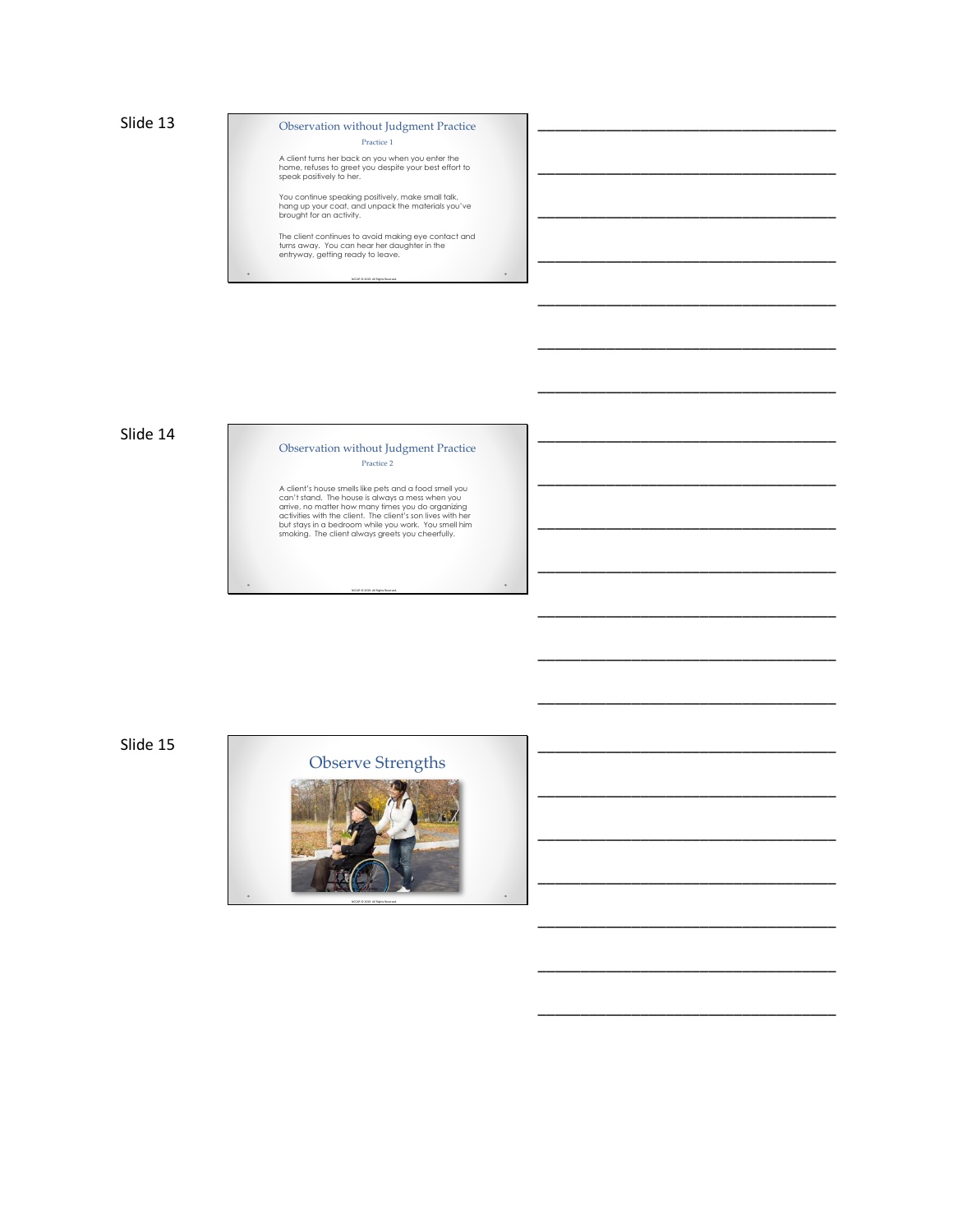

### Slide 17



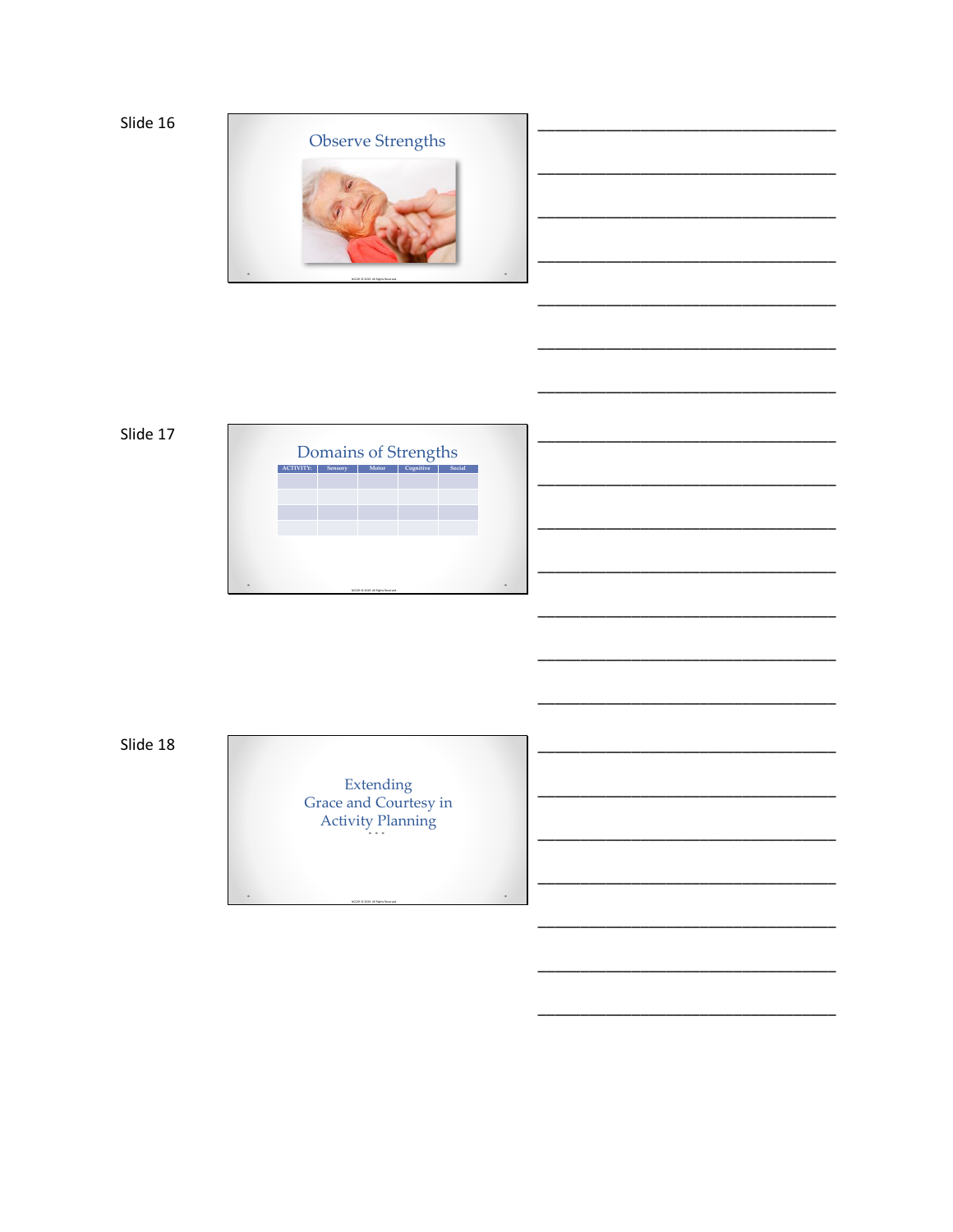### Grace and Courtesy Practice: Acting on Observable Strengths

\_\_\_\_\_\_\_\_\_\_\_\_\_\_\_\_\_\_\_\_\_\_\_\_\_\_\_\_\_\_\_\_\_\_\_

\_\_\_\_\_\_\_\_\_\_\_\_\_\_\_\_\_\_\_\_\_\_\_\_\_\_\_\_\_\_\_\_\_\_\_

\_\_\_\_\_\_\_\_\_\_\_\_\_\_\_\_\_\_\_\_\_\_\_\_\_\_\_\_\_\_\_\_\_\_\_

\_\_\_\_\_\_\_\_\_\_\_\_\_\_\_\_\_\_\_\_\_\_\_\_\_\_\_\_\_\_\_\_\_\_\_

\_\_\_\_\_\_\_\_\_\_\_\_\_\_\_\_\_\_\_\_\_\_\_\_\_\_\_\_\_\_\_\_\_\_\_

\_\_\_\_\_\_\_\_\_\_\_\_\_\_\_\_\_\_\_\_\_\_\_\_\_\_\_\_\_\_\_\_\_\_\_

\_\_\_\_\_\_\_\_\_\_\_\_\_\_\_\_\_\_\_\_\_\_\_\_\_\_\_\_\_\_\_\_\_\_\_

\_\_\_\_\_\_\_\_\_\_\_\_\_\_\_\_\_\_\_\_\_\_\_\_\_\_\_\_\_\_\_\_\_\_\_

\_\_\_\_\_\_\_\_\_\_\_\_\_\_\_\_\_\_\_\_\_\_\_\_\_\_\_\_\_\_\_\_\_\_\_

\_\_\_\_\_\_\_\_\_\_\_\_\_\_\_\_\_\_\_\_\_\_\_\_\_\_\_\_\_\_\_\_\_\_\_

\_\_\_\_\_\_\_\_\_\_\_\_\_\_\_\_\_\_\_\_\_\_\_\_\_\_\_\_\_\_\_\_\_\_\_

\_\_\_\_\_\_\_\_\_\_\_\_\_\_\_\_\_\_\_\_\_\_\_\_\_\_\_\_\_\_\_\_\_\_\_

\_\_\_\_\_\_\_\_\_\_\_\_\_\_\_\_\_\_\_\_\_\_\_\_\_\_\_\_\_\_\_\_\_\_\_

\_\_\_\_\_\_\_\_\_\_\_\_\_\_\_\_\_\_\_\_\_\_\_\_\_\_\_\_\_\_\_\_\_\_\_

\_\_\_\_\_\_\_\_\_\_\_\_\_\_\_\_\_\_\_\_\_\_\_\_\_\_\_\_\_\_\_\_\_\_\_

\_\_\_\_\_\_\_\_\_\_\_\_\_\_\_\_\_\_\_\_\_\_\_\_\_\_\_\_\_\_\_\_\_\_\_

\_\_\_\_\_\_\_\_\_\_\_\_\_\_\_\_\_\_\_\_\_\_\_\_\_\_\_\_\_\_\_\_\_\_\_

\_\_\_\_\_\_\_\_\_\_\_\_\_\_\_\_\_\_\_\_\_\_\_\_\_\_\_\_\_\_\_\_\_\_\_

\_\_\_\_\_\_\_\_\_\_\_\_\_\_\_\_\_\_\_\_\_\_\_\_\_\_\_\_\_\_\_\_\_\_\_

\_\_\_\_\_\_\_\_\_\_\_\_\_\_\_\_\_\_\_\_\_\_\_\_\_\_\_\_\_\_\_\_\_\_\_

\_\_\_\_\_\_\_\_\_\_\_\_\_\_\_\_\_\_\_\_\_\_\_\_\_\_\_\_\_\_\_\_\_\_\_

CURN PROFILE: A 78-year-old man, a widower, with physical time<br>ilmitations related to knee and hip problems. He has had a hip<br>engincement and may need another one. He is a retired<br>engineer without an extensive social netwo

NCCAP © 2019. All Rights Reserved.

 $\ddot{\phantom{0}}$ 

 $\circ$ 

 $\ddot{\phantom{0}}$ 

### Slide 20

# Montessori Activities: Planning with Family

Discuss:

What activities might you be able to do without asking<br>a family member, and what is an activity you need to<br>seek their approval or buy-in for?

NCCAP © 2019. All Rights Reserved.

Slide 21

### **Discuss**

What situations have you encountered that<br>required grace and courtesy with family *and*<br>with a client in order to move beyond just<br>caring to engaging a client?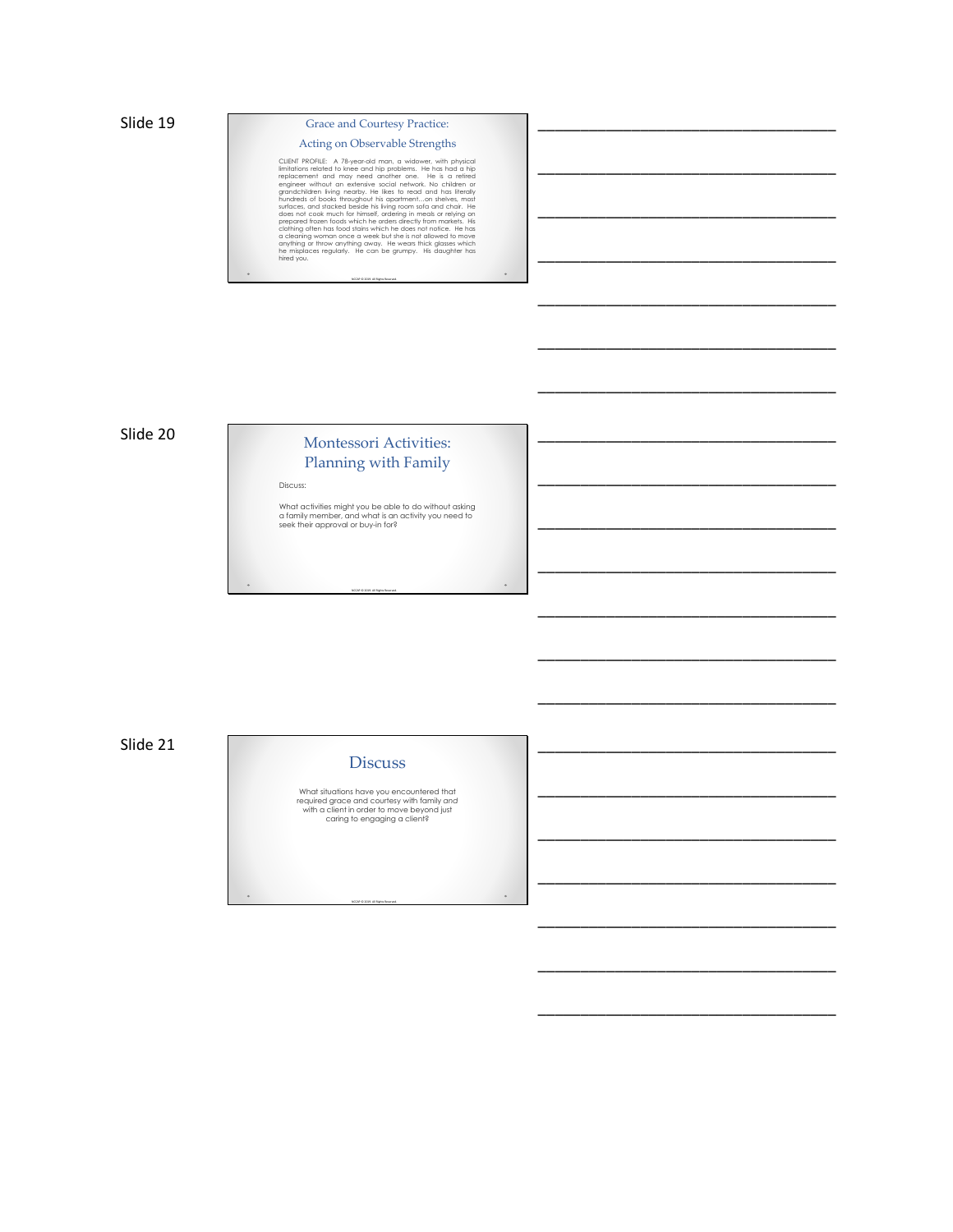

\_\_\_\_\_\_\_\_\_\_\_\_\_\_\_\_\_\_\_\_\_\_\_\_\_\_\_\_\_\_\_\_\_\_\_

\_\_\_\_\_\_\_\_\_\_\_\_\_\_\_\_\_\_\_\_\_\_\_\_\_\_\_\_\_\_\_\_\_\_\_

\_\_\_\_\_\_\_\_\_\_\_\_\_\_\_\_\_\_\_\_\_\_\_\_\_\_\_\_\_\_\_\_\_\_\_

\_\_\_\_\_\_\_\_\_\_\_\_\_\_\_\_\_\_\_\_\_\_\_\_\_\_\_\_\_\_\_\_\_\_\_

\_\_\_\_\_\_\_\_\_\_\_\_\_\_\_\_\_\_\_\_\_\_\_\_\_\_\_\_\_\_\_\_\_\_\_

\_\_\_\_\_\_\_\_\_\_\_\_\_\_\_\_\_\_\_\_\_\_\_\_\_\_\_\_\_\_\_\_\_\_\_

\_\_\_\_\_\_\_\_\_\_\_\_\_\_\_\_\_\_\_\_\_\_\_\_\_\_\_\_\_\_\_\_\_\_\_

\_\_\_\_\_\_\_\_\_\_\_\_\_\_\_\_\_\_\_\_\_\_\_\_\_\_\_\_\_\_\_\_\_\_\_

\_\_\_\_\_\_\_\_\_\_\_\_\_\_\_\_\_\_\_\_\_\_\_\_\_\_\_\_\_\_\_\_\_\_\_

\_\_\_\_\_\_\_\_\_\_\_\_\_\_\_\_\_\_\_\_\_\_\_\_\_\_\_\_\_\_\_\_\_\_\_

\_\_\_\_\_\_\_\_\_\_\_\_\_\_\_\_\_\_\_\_\_\_\_\_\_\_\_\_\_\_\_\_\_\_\_

\_\_\_\_\_\_\_\_\_\_\_\_\_\_\_\_\_\_\_\_\_\_\_\_\_\_\_\_\_\_\_\_\_\_\_

\_\_\_\_\_\_\_\_\_\_\_\_\_\_\_\_\_\_\_\_\_\_\_\_\_\_\_\_\_\_\_\_\_\_\_

\_\_\_\_\_\_\_\_\_\_\_\_\_\_\_\_\_\_\_\_\_\_\_\_\_\_\_\_\_\_\_\_\_\_\_

\_\_\_\_\_\_\_\_\_\_\_\_\_\_\_\_\_\_\_\_\_\_\_\_\_\_\_\_\_\_\_\_\_\_\_

\_\_\_\_\_\_\_\_\_\_\_\_\_\_\_\_\_\_\_\_\_\_\_\_\_\_\_\_\_\_\_\_\_\_\_

Slide 23



Slide 24

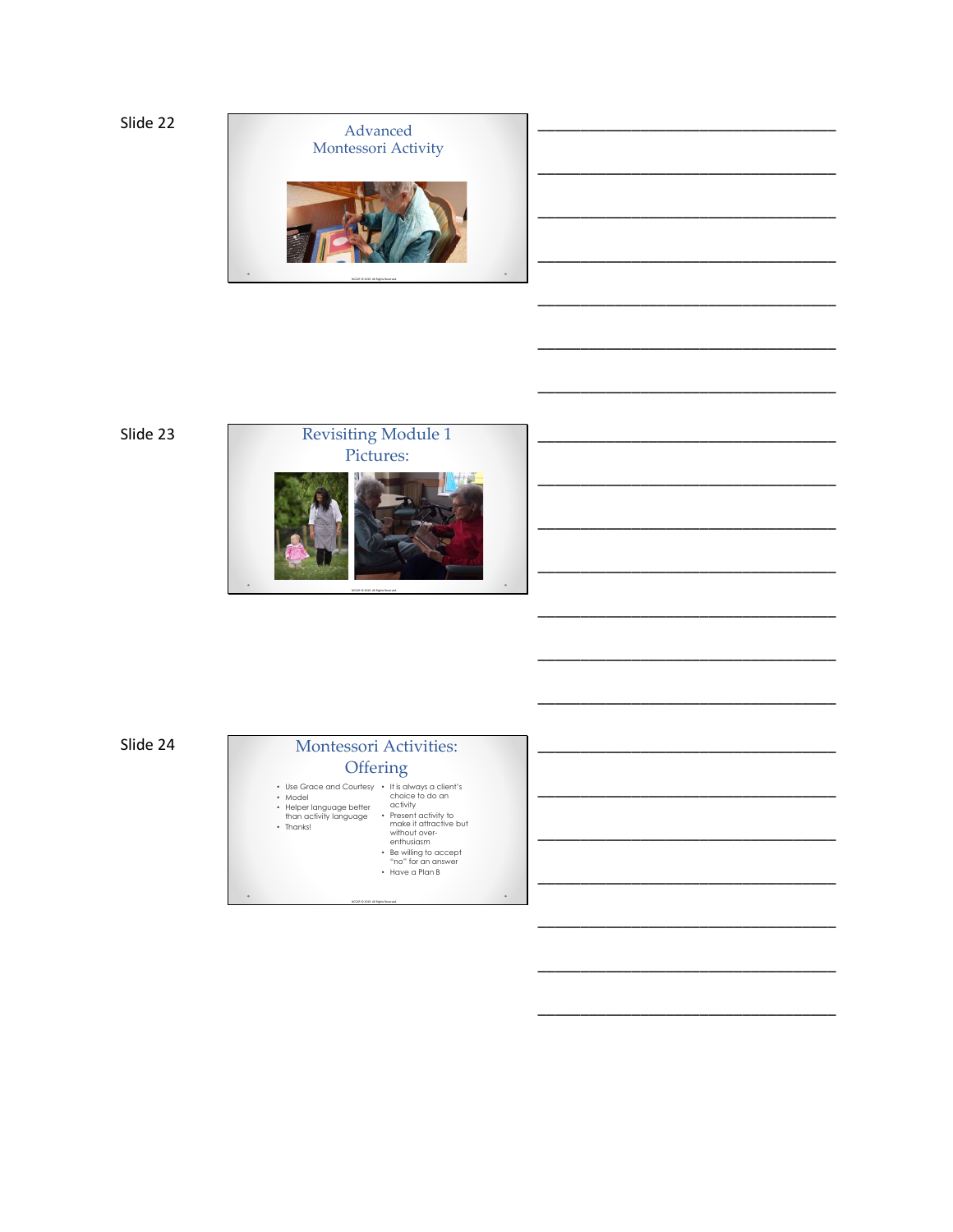

\_\_\_\_\_\_\_\_\_\_\_\_\_\_\_\_\_\_\_\_\_\_\_\_\_\_\_\_\_\_\_\_\_\_\_

\_\_\_\_\_\_\_\_\_\_\_\_\_\_\_\_\_\_\_\_\_\_\_\_\_\_\_\_\_\_\_\_\_\_\_

\_\_\_\_\_\_\_\_\_\_\_\_\_\_\_\_\_\_\_\_\_\_\_\_\_\_\_\_\_\_\_\_\_\_\_

\_\_\_\_\_\_\_\_\_\_\_\_\_\_\_\_\_\_\_\_\_\_\_\_\_\_\_\_\_\_\_\_\_\_\_

\_\_\_\_\_\_\_\_\_\_\_\_\_\_\_\_\_\_\_\_\_\_\_\_\_\_\_\_\_\_\_\_\_\_\_

\_\_\_\_\_\_\_\_\_\_\_\_\_\_\_\_\_\_\_\_\_\_\_\_\_\_\_\_\_\_\_\_\_\_\_

\_\_\_\_\_\_\_\_\_\_\_\_\_\_\_\_\_\_\_\_\_\_\_\_\_\_\_\_\_\_\_\_\_\_\_

\_\_\_\_\_\_\_\_\_\_\_\_\_\_\_\_\_\_\_\_\_\_\_\_\_\_\_\_\_\_\_\_\_\_\_

\_\_\_\_\_\_\_\_\_\_\_\_\_\_\_\_\_\_\_\_\_\_\_\_\_\_\_\_\_\_\_\_\_\_\_

\_\_\_\_\_\_\_\_\_\_\_\_\_\_\_\_\_\_\_\_\_\_\_\_\_\_\_\_\_\_\_\_\_\_\_

\_\_\_\_\_\_\_\_\_\_\_\_\_\_\_\_\_\_\_\_\_\_\_\_\_\_\_\_\_\_\_\_\_\_\_

\_\_\_\_\_\_\_\_\_\_\_\_\_\_\_\_\_\_\_\_\_\_\_\_\_\_\_\_\_\_\_\_\_\_\_

\_\_\_\_\_\_\_\_\_\_\_\_\_\_\_\_\_\_\_\_\_\_\_\_\_\_\_\_\_\_\_\_\_\_\_

\_\_\_\_\_\_\_\_\_\_\_\_\_\_\_\_\_\_\_\_\_\_\_\_\_\_\_\_\_\_\_\_\_\_\_

\_\_\_\_\_\_\_\_\_\_\_\_\_\_\_\_\_\_\_\_\_\_\_\_\_\_\_\_\_\_\_\_\_\_\_

\_\_\_\_\_\_\_\_\_\_\_\_\_\_\_\_\_\_\_\_\_\_\_\_\_\_\_\_\_\_\_\_\_\_\_

### Slide 26

### Model

 $\circ$ 

 $\overline{\phantom{a}}$ 

"Do not **tell** them how to do it. **Show** them how to do<br>it and do not say a word. If you tell them, they will<br>watch your lips move. If you show them, they will<br>want to do it themselves."



Slide 27

### Montessori Activities…

Whenever possible, engage

• Movement and Manipulation • Nature • Community • Creativity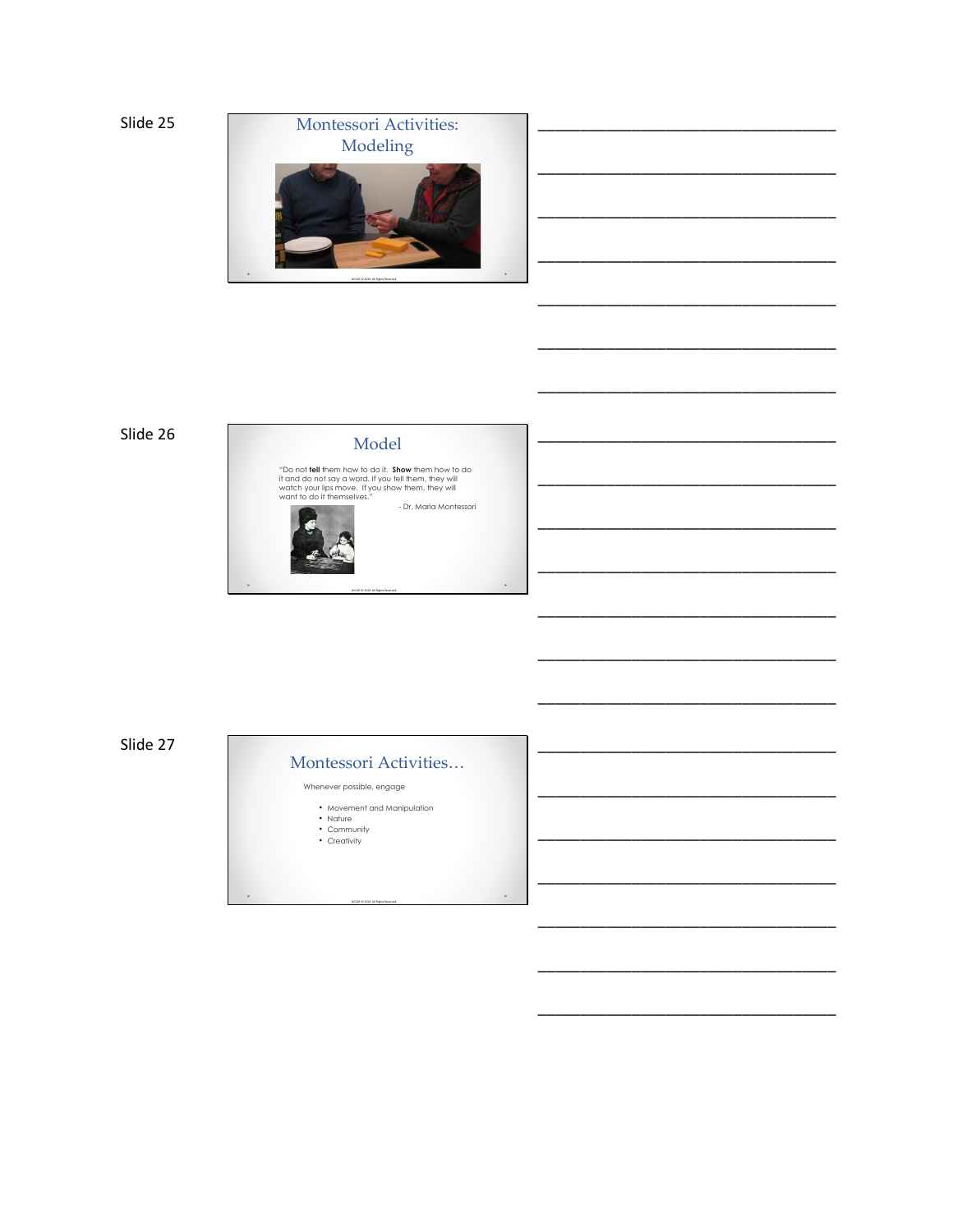

Slide 29



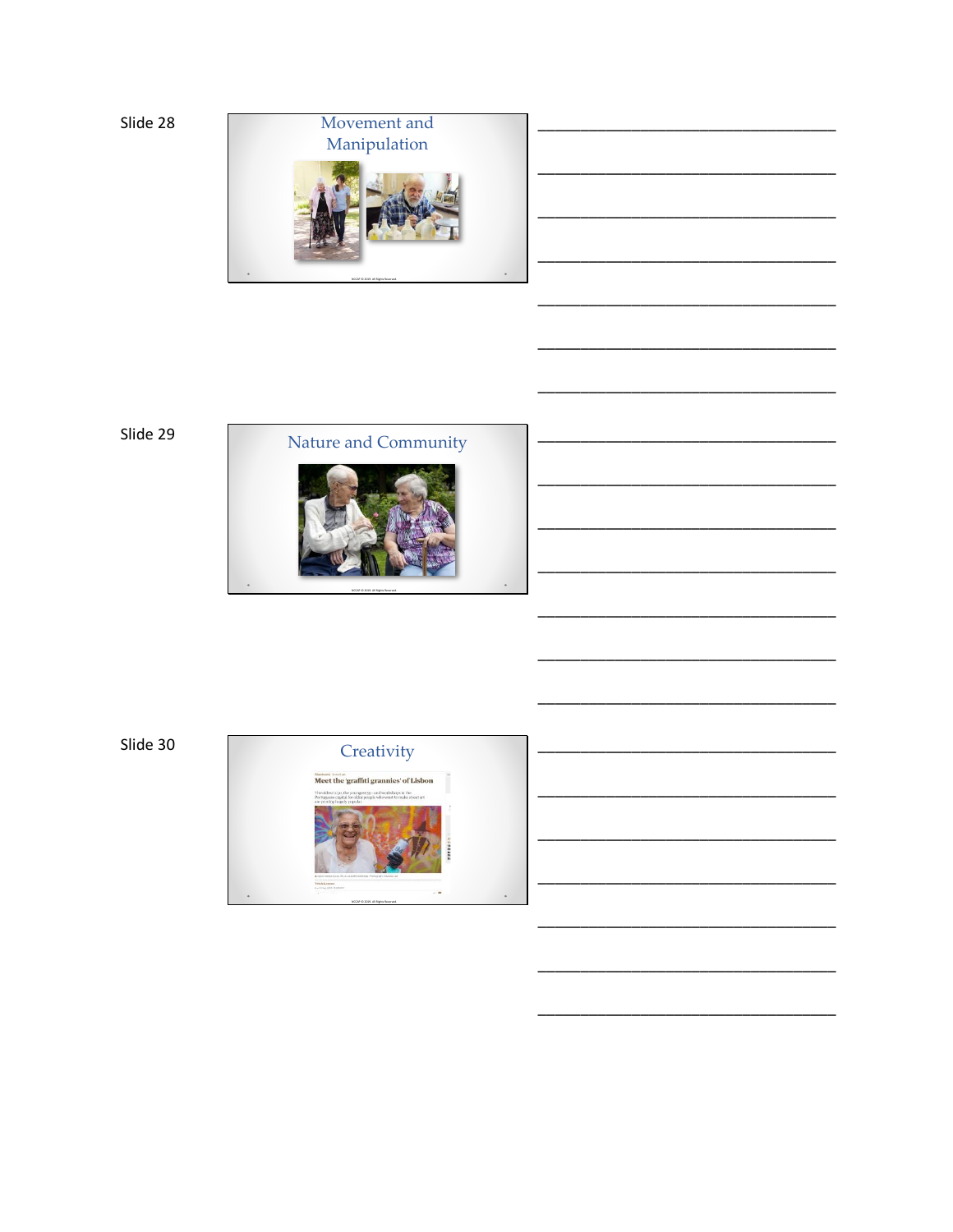

Slide 32



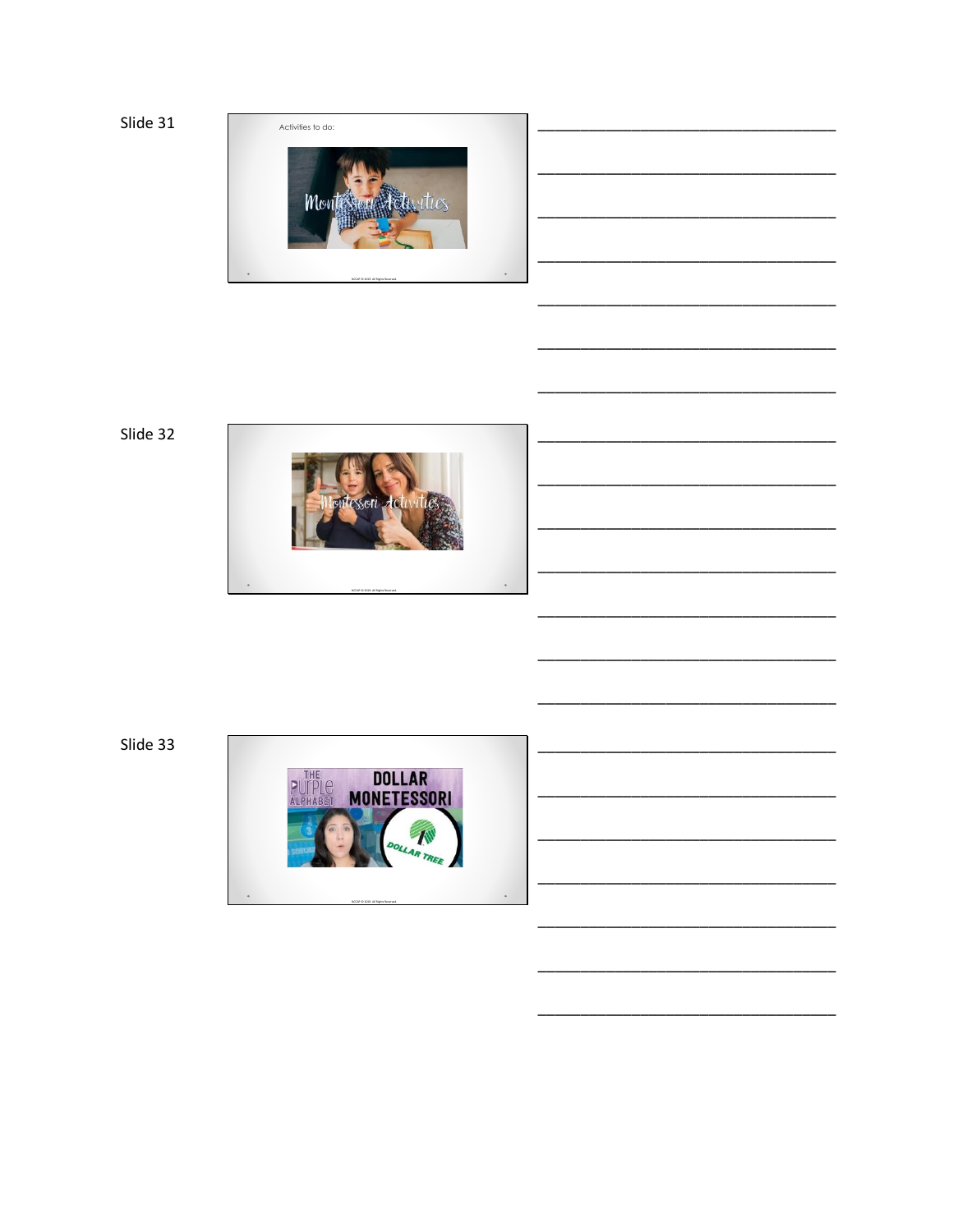Slide 34



### Sustained Practice:

\_\_\_\_\_\_\_\_\_\_\_\_\_\_\_\_\_\_\_\_\_\_\_\_\_\_\_\_\_\_\_\_\_\_\_

\_\_\_\_\_\_\_\_\_\_\_\_\_\_\_\_\_\_\_\_\_\_\_\_\_\_\_\_\_\_\_\_\_\_\_

\_\_\_\_\_\_\_\_\_\_\_\_\_\_\_\_\_\_\_\_\_\_\_\_\_\_\_\_\_\_\_\_\_\_\_

\_\_\_\_\_\_\_\_\_\_\_\_\_\_\_\_\_\_\_\_\_\_\_\_\_\_\_\_\_\_\_\_\_\_\_

\_\_\_\_\_\_\_\_\_\_\_\_\_\_\_\_\_\_\_\_\_\_\_\_\_\_\_\_\_\_\_\_\_\_\_

\_\_\_\_\_\_\_\_\_\_\_\_\_\_\_\_\_\_\_\_\_\_\_\_\_\_\_\_\_\_\_\_\_\_\_

\_\_\_\_\_\_\_\_\_\_\_\_\_\_\_\_\_\_\_\_\_\_\_\_\_\_\_\_\_\_\_\_\_\_\_

\_\_\_\_\_\_\_\_\_\_\_\_\_\_\_\_\_\_\_\_\_\_\_\_\_\_\_\_\_\_\_\_\_\_\_

\_\_\_\_\_\_\_\_\_\_\_\_\_\_\_\_\_\_\_\_\_\_\_\_\_\_\_\_\_\_\_\_\_\_\_

\_\_\_\_\_\_\_\_\_\_\_\_\_\_\_\_\_\_\_\_\_\_\_\_\_\_\_\_\_\_\_\_\_\_\_

\_\_\_\_\_\_\_\_\_\_\_\_\_\_\_\_\_\_\_\_\_\_\_\_\_\_\_\_\_\_\_\_\_\_\_

\_\_\_\_\_\_\_\_\_\_\_\_\_\_\_\_\_\_\_\_\_\_\_\_\_\_\_\_\_\_\_\_\_\_\_

\_\_\_\_\_\_\_\_\_\_\_\_\_\_\_\_\_\_\_\_\_\_\_\_\_\_\_\_\_\_\_\_\_\_\_

\_\_\_\_\_\_\_\_\_\_\_\_\_\_\_\_\_\_\_\_\_\_\_\_\_\_\_\_\_\_\_\_\_\_\_

\_\_\_\_\_\_\_\_\_\_\_\_\_\_\_\_\_\_\_\_\_\_\_\_\_\_\_\_\_\_\_\_\_\_\_

\_\_\_\_\_\_\_\_\_\_\_\_\_\_\_\_\_\_\_\_\_\_\_\_\_\_\_\_\_\_\_\_\_\_\_

- Develop an activity choice with a partner. The<br>activity choice should…<br>
 Take into account a client's strengths<br>
 Involve at least one of the targets of nature, community, creativity,<br>
movement and manipulation
- 
- 
- When you present to the group, be ready to<br>  $\alpha$  what observation is bost and the momentum of the state of the<br>  $\alpha$  state of the momentum of the momentum of the state of the state of the<br>  $\alpha$  state in the state of the
- 
- NCCAP © 2019. All Rights Reserved.

.

 $\ddot{\phantom{0}}$ 

Slide 36

## Sustained Practice Look-Fors

- 
- 
- 
- 
- 

Give positives and "maybe try" feedback based on:<br>• Judgment-free observation shapes activity<br>• Grace and courtesy<br>• Independence is facilitated<br>• Involves matrice, community or creativity, and<br>• Involves movement or manip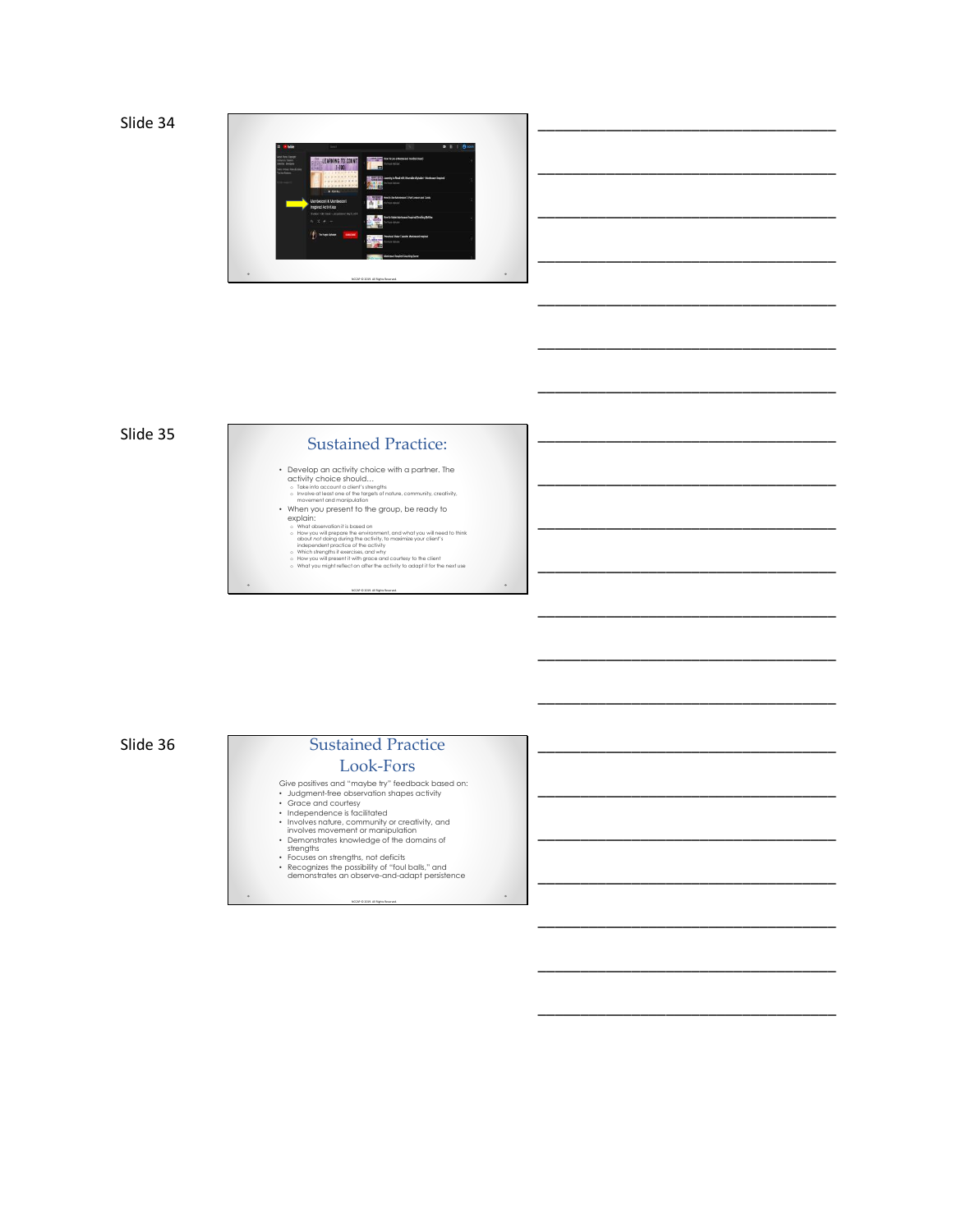

\_\_\_\_\_\_\_\_\_\_\_\_\_\_\_\_\_\_\_\_\_\_\_\_\_\_\_\_\_\_\_\_\_\_\_

\_\_\_\_\_\_\_\_\_\_\_\_\_\_\_\_\_\_\_\_\_\_\_\_\_\_\_\_\_\_\_\_\_\_\_

\_\_\_\_\_\_\_\_\_\_\_\_\_\_\_\_\_\_\_\_\_\_\_\_\_\_\_\_\_\_\_\_\_\_\_

\_\_\_\_\_\_\_\_\_\_\_\_\_\_\_\_\_\_\_\_\_\_\_\_\_\_\_\_\_\_\_\_\_\_\_

\_\_\_\_\_\_\_\_\_\_\_\_\_\_\_\_\_\_\_\_\_\_\_\_\_\_\_\_\_\_\_\_\_\_\_